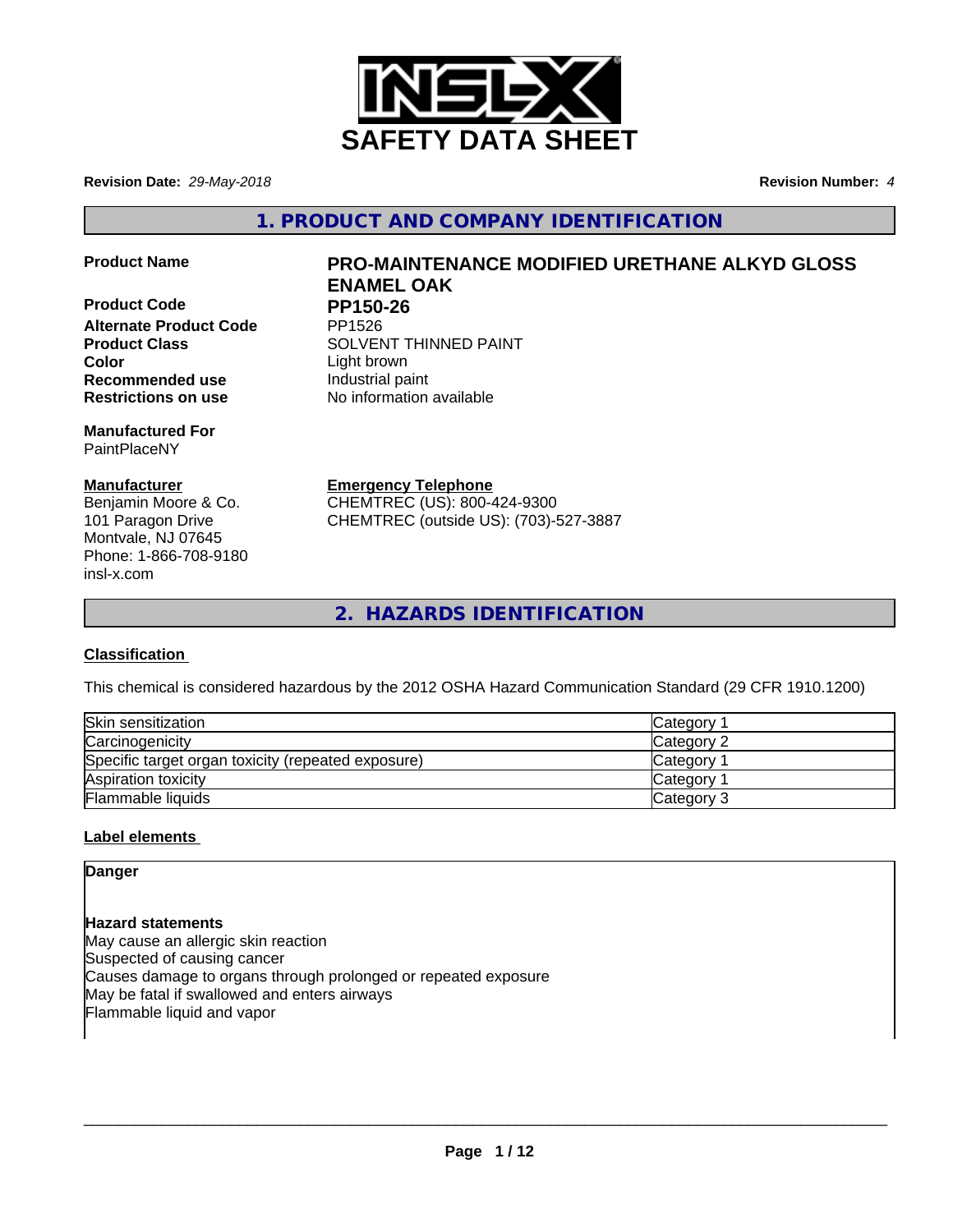# \_\_\_\_\_\_\_\_\_\_\_\_\_\_\_\_\_\_\_\_\_\_\_\_\_\_\_\_\_\_\_\_\_\_\_\_\_\_\_\_\_\_\_\_\_\_\_\_\_\_\_\_\_\_\_\_\_\_\_\_\_\_\_\_\_\_\_\_\_\_\_\_\_\_\_\_\_\_\_\_\_\_\_\_\_\_\_\_\_\_\_\_\_ PP150-26 - **PRO-MAINTENANCE MODIFIED URETHANE ALKYD GLOSS ENAMEL OAK**



**Appearance** liquid

**Odor** solvent

#### **Precautionary Statements - Prevention**

Obtain special instructions before use Do not handle until all safety precautions have been read and understood Use personal protective equipment as required Contaminated work clothing should not be allowed out of the workplace Wear protective gloves Do not breathe dust/fume/gas/mist/vapors/spray Wash face, hands and any exposed skin thoroughly after handling Do not eat, drink or smoke when using this product Keep away from heat, hot surfaces, sparks, open flames and other ignition sources. No smoking Keep container tightly closed Ground/bond container and receiving equipment Use explosion-proof electrical/ventilating/lighting/equipment Use only non-sparking tools Take precautionary measures against static discharge

#### **Precautionary Statements - Response**

IF exposed or concerned: Get medical advice/attention **Skin** If skin irritation or rash occurs: Get medical advice/attention Wash contaminated clothing before reuse IF ON SKIN (or hair): Remove/Take off immediately all contaminated clothing. Rinse skin with water/shower **Ingestion** IF SWALLOWED: Immediately call a POISON CENTER or doctor/physician Do NOT induce vomiting **Fire** In case of fire: Use CO2, dry chemical, or foam for extinction

#### **Precautionary Statements - Storage**

Store locked up Store in a well-ventilated place. Keep cool

#### **Precautionary Statements - Disposal**

Dispose of contents/container to an approved waste disposal plant

#### **Hazards not otherwise classified (HNOC)**

Rags, steel wool or waste soaked with this product may spontaneously catch fire if improperly discarded

#### **Other information**

No information available

#### **Other hazards**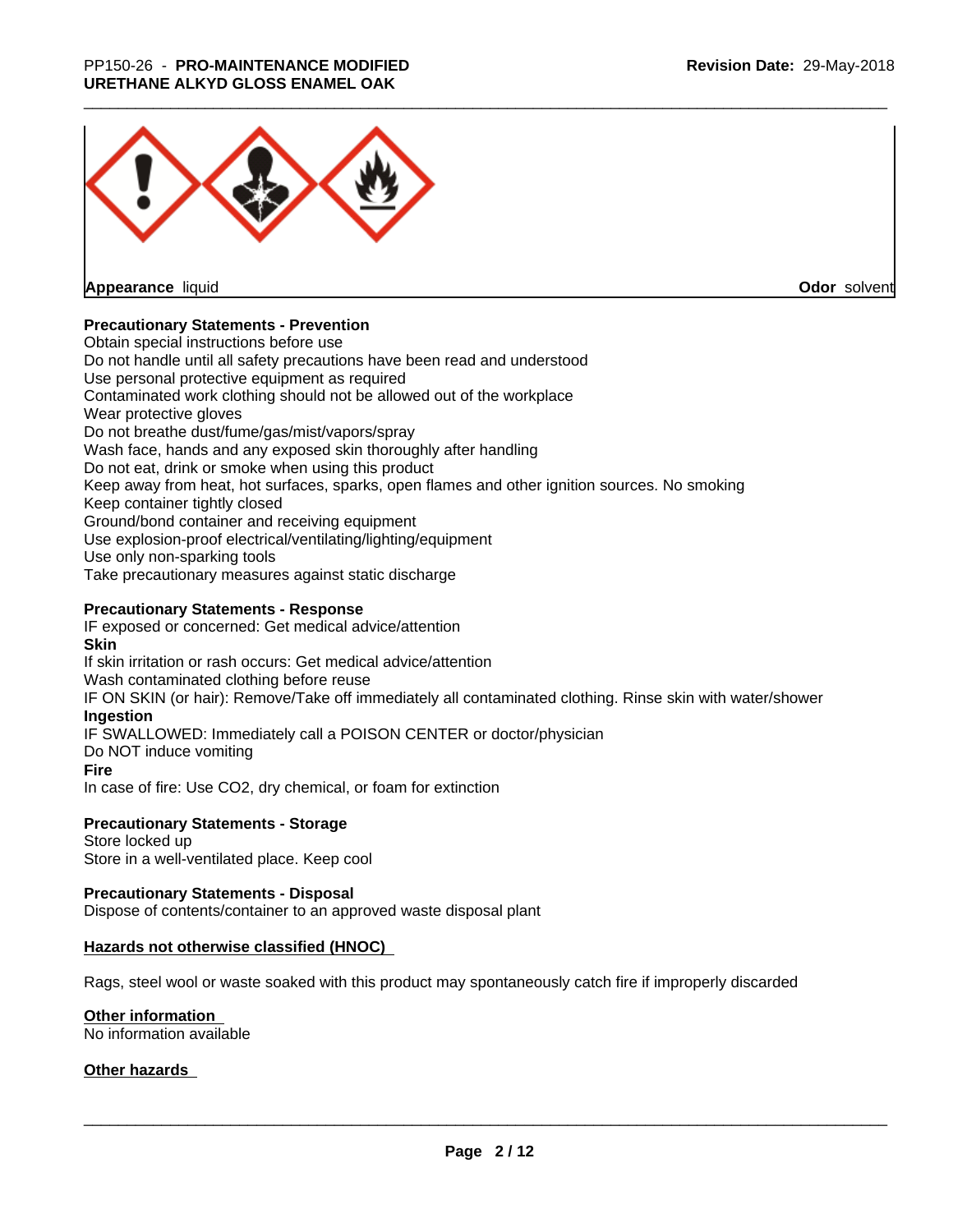**CAUTION:** All floor coatings may become slippery when wet. Where non-skid characteristics are desired, a small amount of clean sand may be added. Stir often during application.

# **3. COMPOSITION/INFORMATION ON INGREDIENTS**

| <b>Chemical name</b>                       | <b>CAS No.</b> | Weight-% |
|--------------------------------------------|----------------|----------|
| Stoddard solvent                           | 8052-41-3      | 30       |
| Limestone                                  | 1317-65-3      | 25       |
| Distillates, petroleum, hydrotreated light | 64742-47-8     |          |
| Iron oxide                                 | 1309-37-1      |          |
| Cobalt bis(2-ethylhexanoate)               | 136-52-7       | 0.5      |
| Ethyl benzene                              | $100 - 41 - 4$ | 0.5      |
| Methyl ethyl ketoxime                      | 96-29-7        | 0.5      |
| Titanium dioxide                           | 13463-67-7     | 0.5      |

# **4. FIRST AID MEASURES**

| <b>General Advice</b>                            | If symptoms persist, call a physician. Show this safety data sheet to the doctor in<br>attendance.                                                                                                                                  |
|--------------------------------------------------|-------------------------------------------------------------------------------------------------------------------------------------------------------------------------------------------------------------------------------------|
| <b>Eye Contact</b>                               | Immediately flush with plenty of water. After initial flushing, remove any contact<br>lenses and continue flushing for at least 15 minutes. Keep eye wide open while<br>rinsing. If symptoms persist, call a physician.             |
| <b>Skin Contact</b>                              | Wash off immediately with soap and plenty of water while removing all<br>contaminated clothes and shoes. If skin irritation persists, call a physician. Wash<br>clothing before reuse. Destroy contaminated articles such as shoes. |
| <b>Inhalation</b>                                | Move to fresh air. If symptoms persist, call a physician.<br>If not breathing, give artificial respiration. Call a physician immediately.                                                                                           |
| Ingestion                                        | Clean mouth with water and afterwards drink plenty of water. Do not induce<br>vomiting without medical advice. Never give anything by mouth to an unconscious<br>person. Consult a physician.                                       |
| <b>Protection Of First-Aiders</b>                | Use personal protective equipment.                                                                                                                                                                                                  |
| <b>Most Important</b><br><b>Symptoms/Effects</b> | May cause allergic skin reaction.                                                                                                                                                                                                   |
| <b>Notes To Physician</b>                        | Treat symptomatically.                                                                                                                                                                                                              |

**5. FIRE-FIGHTING MEASURES**

| <b>Suitable Extinguishing Media</b>                                    | Foam, dry powder or water. Use extinguishing measures<br>that are appropriate to local circumstances and the<br>surrounding environment.     |
|------------------------------------------------------------------------|----------------------------------------------------------------------------------------------------------------------------------------------|
| <b>Protective Equipment And Precautions For</b><br><b>Firefighters</b> | As in any fire, wear self-contained breathing apparatus<br>pressure-demand, MSHA/NIOSH (approved or equivalent)<br>and full protective gear. |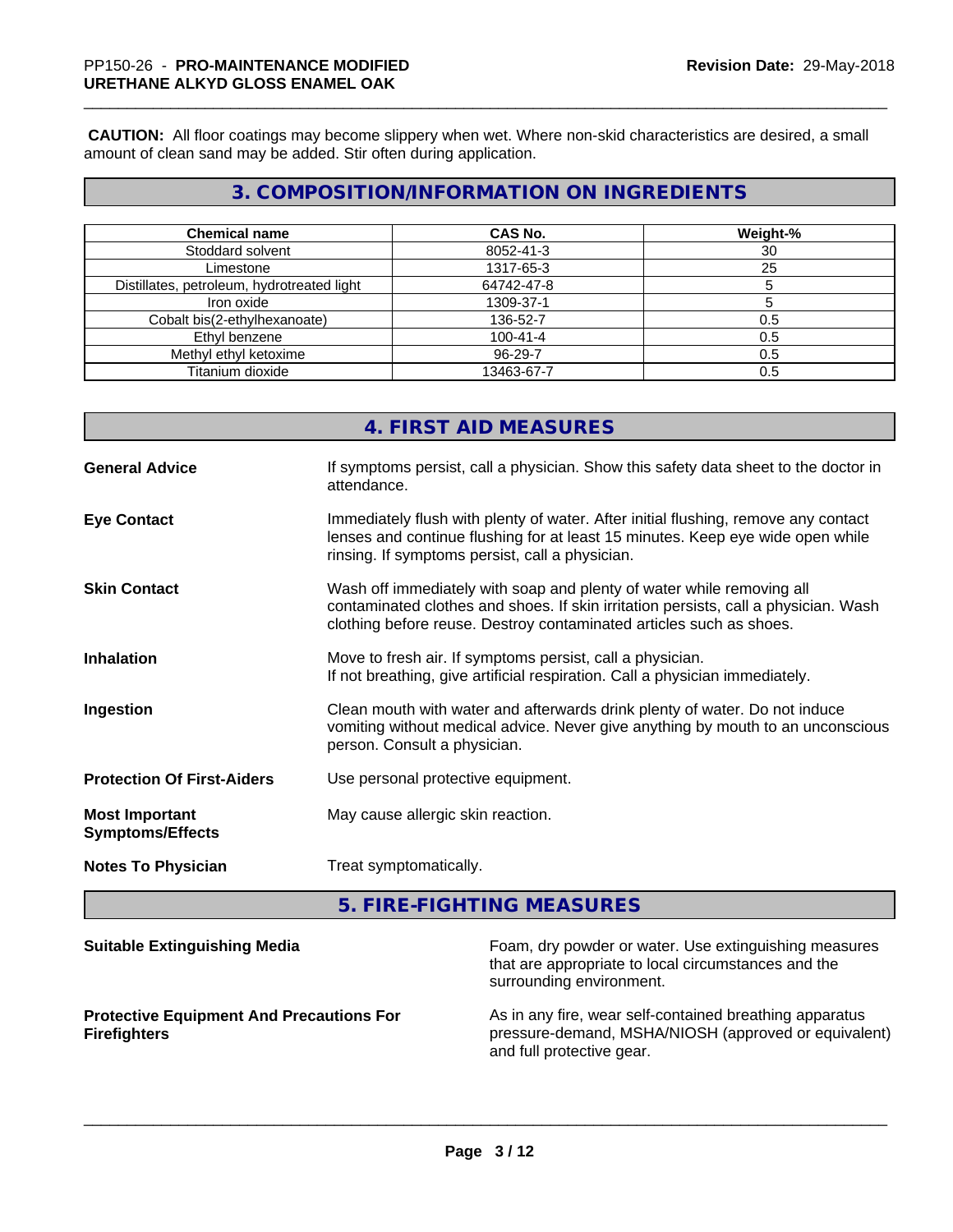| <b>Specific Hazards Arising From The Chemical</b>                                                                     | Combustible material. Closed containers may rupture if<br>exposed to fire or extreme heat. Keep product and empty<br>container away from heat and sources of ignition. Thermal<br>decomposition can lead to release of irritating gases and<br>vapors. |
|-----------------------------------------------------------------------------------------------------------------------|--------------------------------------------------------------------------------------------------------------------------------------------------------------------------------------------------------------------------------------------------------|
| <b>Sensitivity To Mechanical Impact</b>                                                                               | No                                                                                                                                                                                                                                                     |
| <b>Sensitivity To Static Discharge</b>                                                                                | Yes                                                                                                                                                                                                                                                    |
| <b>Flash Point Data</b><br>Flash Point (°F)<br>Flash Point (°C)<br><b>Method</b><br><b>Flammability Limits In Air</b> | 104<br>40<br><b>PMCC</b>                                                                                                                                                                                                                               |
| Lower flammability limit:<br><b>Upper flammability limit:</b>                                                         | Not available<br>Not available                                                                                                                                                                                                                         |
| <b>NFPA</b><br>Health: 1<br><b>Flammability: 2</b>                                                                    | <b>Instability: 0</b><br><b>Special: Not Applicable</b>                                                                                                                                                                                                |
| <b>NFPA Legend</b><br>0 - Not Hazardous<br>1 - Slightly                                                               |                                                                                                                                                                                                                                                        |

- 2 Moderate
- 3 High
- 4 Severe

*The ratings assigned are only suggested ratings, the contractor/employer has ultimate responsibilities for NFPA ratings where this system is used.*

*Additional information regarding the NFPA rating system is available from the National Fire Protection Agency (NFPA) at www.nfpa.org.*

|                                  | 6. ACCIDENTAL RELEASE MEASURES                                                                                                                                                                                                                                                                             |
|----------------------------------|------------------------------------------------------------------------------------------------------------------------------------------------------------------------------------------------------------------------------------------------------------------------------------------------------------|
| <b>Personal Precautions</b>      | Use personal protective equipment. Remove all sources of ignition.                                                                                                                                                                                                                                         |
| <b>Other Information</b>         | Prevent further leakage or spillage if safe to do so. Do not allow material to<br>contaminate ground water system. Prevent product from entering drains. Do not<br>flush into surface water or sanitary sewer system. Local authorities should be<br>advised if significant spillages cannot be contained. |
| <b>Environmental precautions</b> | See Section 12 for additional Ecological Information.                                                                                                                                                                                                                                                      |
| <b>Methods for Cleaning Up</b>   | Dam up. Soak up with inert absorbent material. Pick up and transfer to properly<br>labeled containers. Clean contaminated surface thoroughly.                                                                                                                                                              |
|                                  | 7. HANDLING AND STORAGE                                                                                                                                                                                                                                                                                    |
| <b>Handling</b>                  | Use only in area provided with appropriate exhaust ventilation. Do not breathe                                                                                                                                                                                                                             |

vapors or spray mist. Wear personal protective equipment. Take precautionary measures against static discharges. To avoid ignition of vapors by static electricity discharge, all metal parts of the equipment must be grounded. Keep away from open flames, hot surfaces and sources of ignition.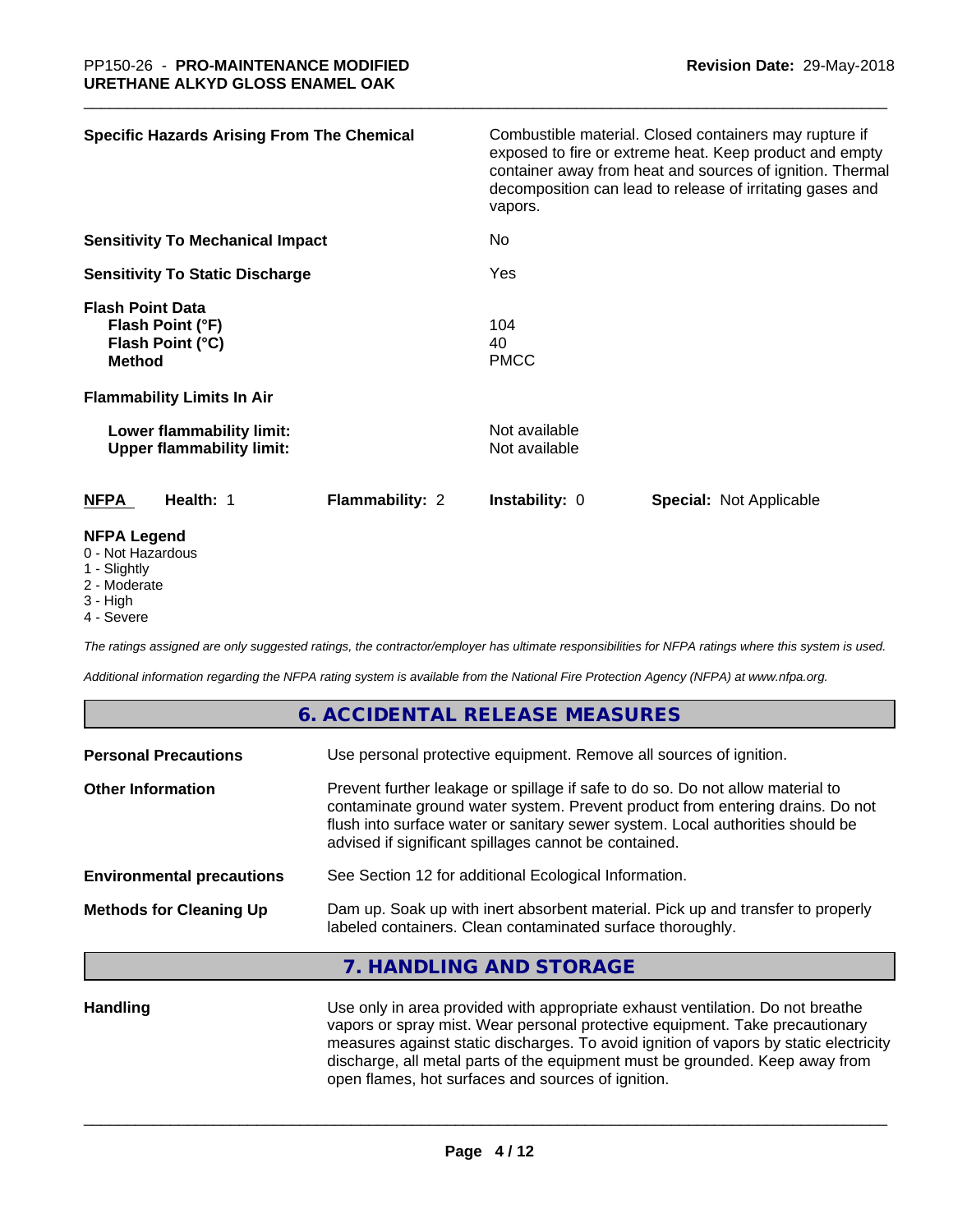# **Storage** Keep containers tightly closed in a dry, cool and well-ventilated place. Keep away from heat. Keep away from open flames, hot surfaces and sources of ignition. Keep in properly labeled containers. Keep out of the reach of children.  **DANGER** - Rags, steel wool or waste soaked with this product may

spontaneously catch fire if improperly discarded. Immediately after use, place rags, steel wool or waste in a sealed water-filled metal container.

**Incompatible Materials Incompatible with strong acids and bases and strong oxidizing agents.** 

# **8. EXPOSURE CONTROLS / PERSONAL PROTECTION**

#### **Exposure Limits**

| <b>Chemical name</b> | <b>ACGIH TLV</b>          | <b>OSHA PEL</b>                  |
|----------------------|---------------------------|----------------------------------|
| Stoddard solvent     | 100 ppm - TWA             | 500 ppm - TWA                    |
|                      |                           | 2900 mg/m <sup>3</sup> - TWA     |
| Limestone            | N/E                       | 15 mg/m $3$ - TWA                |
|                      |                           | $5 \text{ mg/m}^3$ - TWA         |
| Iron oxide           | 5 mg/m <sup>3</sup> - TWA | 10 mg/m <sup>3</sup> - TWA       |
|                      |                           | 15 mg/m <sup>3</sup> - TWA Rouge |
|                      |                           | 5 mg/m <sup>3</sup> - TWA Rouge  |
| Ethyl benzene        | 20 ppm - TWA              | 100 ppm - TWA                    |
|                      |                           | 435 mg/m $3$ - TWA               |
| Titanium dioxide     | 10 mg/m $3$ - TWA         | 15 mg/m <sup>3</sup> - TWA       |

#### **Legend**

ACGIH - American Conference of Governmental Industrial Hygienists Exposure Limits OSHA - Occupational Safety & Health Administration Exposure Limits N/E - Not Established

**Engineering Measures** Ensure adequate ventilation, especially in confined areas.

#### **Personal Protective Equipment**

| <b>Eye/Face Protection</b><br><b>Skin Protection</b><br><b>Respiratory Protection</b> | Safety glasses with side-shields.<br>Long sleeved clothing. Protective gloves.<br>In operations where exposure limits are exceeded, use a NIOSH approved<br>respirator that has been selected by a technically qualified person for the specific<br>work conditions. When spraying the product or applying in confined areas, wear a<br>NIOSH approved respirator specified for paint spray or organic vapors. |
|---------------------------------------------------------------------------------------|----------------------------------------------------------------------------------------------------------------------------------------------------------------------------------------------------------------------------------------------------------------------------------------------------------------------------------------------------------------------------------------------------------------|
| <b>Hygiene Measures</b>                                                               | Avoid contact with skin, eyes and clothing. Remove and wash contaminated<br>clothing before re-use. Wash thoroughly after handling. When using do not eat,<br>drink or smoke.                                                                                                                                                                                                                                  |

# **9. PHYSICAL AND CHEMICAL PROPERTIES**

**Appearance** liquid and **a liquid liquid liquid** by the liquid liquid solvent **Density (lbs/gal)** 9.15 - 9.25

**Odor** solvent **Odor Threshold No information available No information available**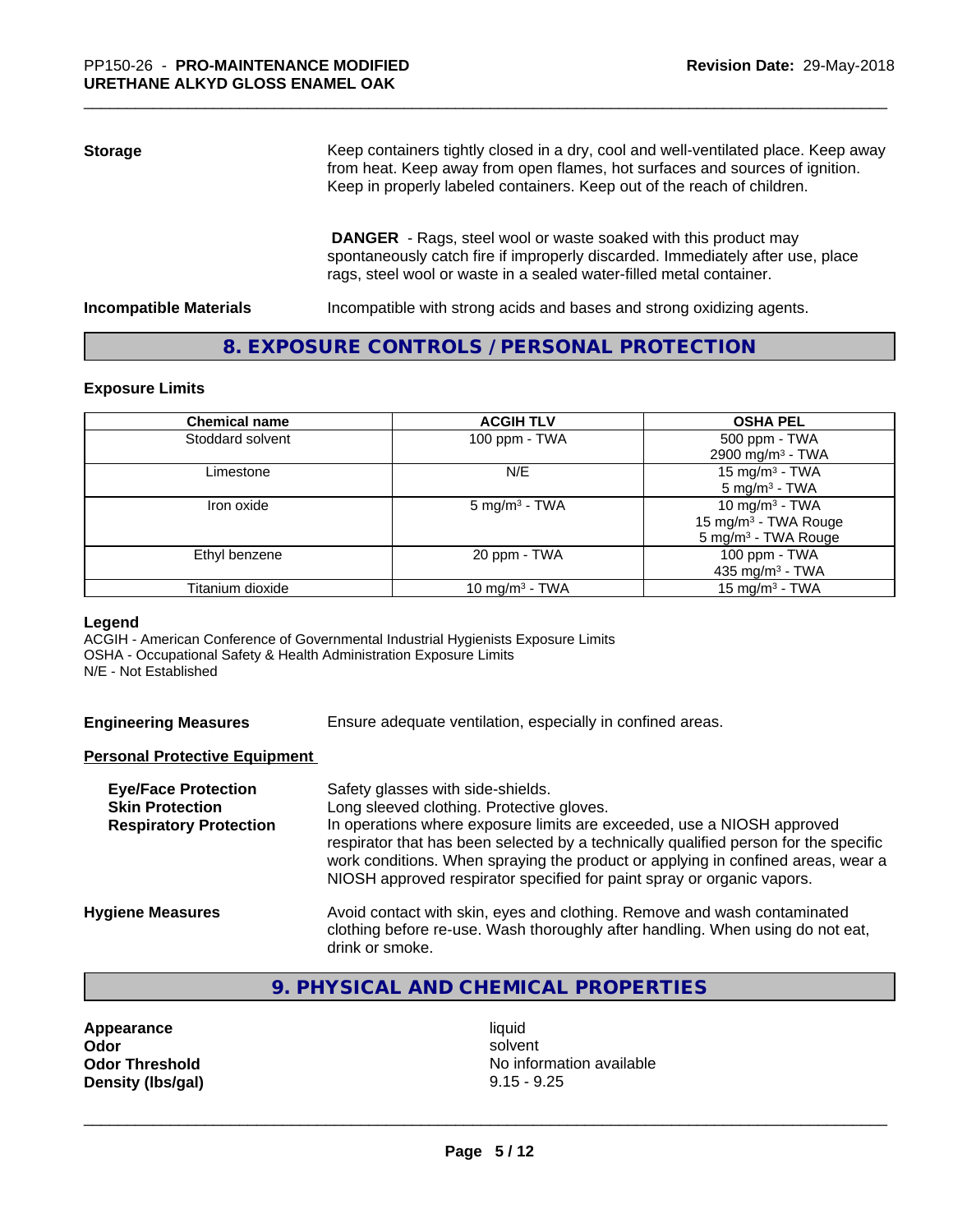| $1.09 - 1.11$            |
|--------------------------|
| No information available |
| No information available |
| No information available |
| No information available |
| No information available |
| No information available |
| No information available |
| $65 - 75$                |
| $50 - 60$                |
| $25 - 35$                |
| $40 - 50$                |
| $<$ 340                  |
| 279                      |
| 137                      |
| No information available |
| No information available |
| 104                      |
| 40                       |
| <b>PMCC</b>              |
| Not applicable           |
| No information available |
| No information available |
| No information available |
| No information available |
| No information available |
| No information available |
| No information available |
|                          |

### **10. STABILITY AND REACTIVITY**

**Reactivity Not Applicable** 

**Chemical Stability Stability** Stable under normal conditions. Hazardous polymerisation does not occur.

**Conditions to avoid Conditions to avoid Keep** away from open flames, hot surfaces, static electricity and sources of ignition.

**Incompatible Materials Incompatible with strong acids and bases and strong** oxidizing agents.

**Hazardous Decomposition Products** Thermal decomposition can lead to release of irritating gases and vapors.

**Possibility of hazardous reactions** None under normal conditions of use.

 $\overline{\phantom{a}}$  ,  $\overline{\phantom{a}}$  ,  $\overline{\phantom{a}}$  ,  $\overline{\phantom{a}}$  ,  $\overline{\phantom{a}}$  ,  $\overline{\phantom{a}}$  ,  $\overline{\phantom{a}}$  ,  $\overline{\phantom{a}}$  ,  $\overline{\phantom{a}}$  ,  $\overline{\phantom{a}}$  ,  $\overline{\phantom{a}}$  ,  $\overline{\phantom{a}}$  ,  $\overline{\phantom{a}}$  ,  $\overline{\phantom{a}}$  ,  $\overline{\phantom{a}}$  ,  $\overline{\phantom{a}}$ 

# **11. TOXICOLOGICAL INFORMATION**

**Product Information**

**Information on likely routes of exposure**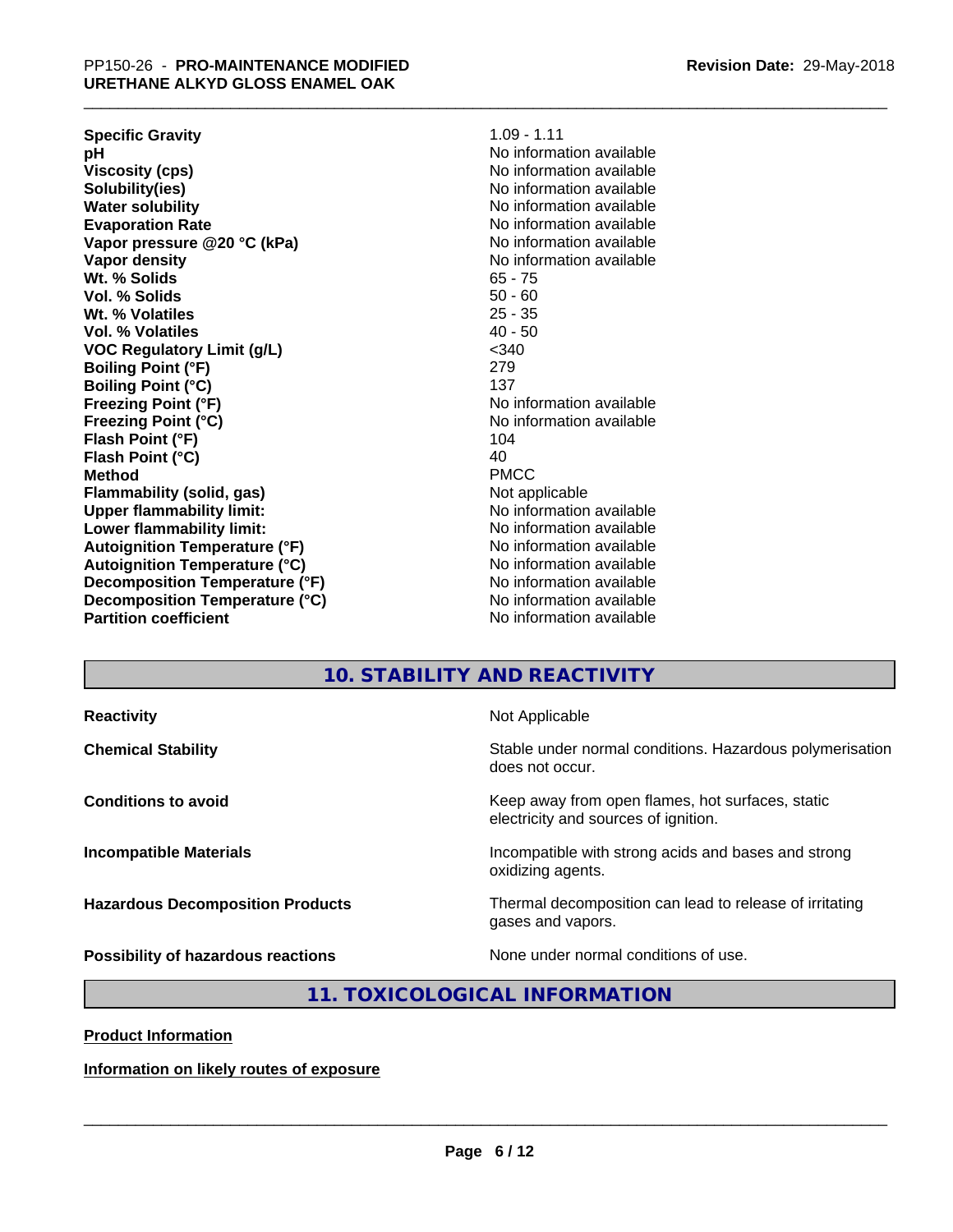| <b>Principal Routes of Exposure</b>                              | Eye contact, skin contact and inhalation.                                                                                                                                                                                            |
|------------------------------------------------------------------|--------------------------------------------------------------------------------------------------------------------------------------------------------------------------------------------------------------------------------------|
| <b>Acute Toxicity</b>                                            |                                                                                                                                                                                                                                      |
| <b>Product Information</b>                                       | Repeated or prolonged exposure to organic solvents may lead to permanent brain<br>and nervous system damage. Intentional misuse by deliberately concentrating and<br>inhaling vapors may be harmful or fatal.                        |
|                                                                  | Symptoms related to the physical, chemical and toxicological characteristics                                                                                                                                                         |
| <b>Symptoms</b>                                                  | No information available.                                                                                                                                                                                                            |
|                                                                  | Delayed and immediate effects as well as chronic effects from short and long-term exposure                                                                                                                                           |
| Eye contact<br><b>Skin contact</b>                               | Contact with eyes may cause irritation.<br>May cause skin irritation and/or dermatitis. Prolonged skin contact may defat the<br>skin and produce dermatitis.                                                                         |
| Ingestion                                                        | Ingestion may cause irritation to mucous membranes. Small amounts of this<br>product aspirated into the respiratory system during ingestion or vomiting may<br>cause mild to severe pulmonary injury, possibly progressing to death. |
| <b>Inhalation</b>                                                | High vapor / aerosol concentrations are irritating to the eyes, nose, throat and<br>lungs and may cause headaches, dizziness, drowsiness, unconsciousness, and<br>other central nervous system effects.                              |
| <b>Sensitization</b>                                             | May cause an allergic skin reaction.                                                                                                                                                                                                 |
| <b>Neurological Effects</b>                                      | No information available.                                                                                                                                                                                                            |
| <b>Mutagenic Effects</b>                                         | No information available.                                                                                                                                                                                                            |
| <b>Reproductive Effects</b>                                      | No information available.                                                                                                                                                                                                            |
| <b>Developmental Effects</b>                                     | No information available.                                                                                                                                                                                                            |
| <b>Target organ effects</b>                                      | No information available.                                                                                                                                                                                                            |
| <b>STOT - repeated exposure</b><br><b>STOT - single exposure</b> | No information available.<br>No information available.                                                                                                                                                                               |
| Other adverse effects                                            | No information available.                                                                                                                                                                                                            |
| <b>Aspiration Hazard</b>                                         | May be harmful if swallowed and enters airways. Small amounts of this product                                                                                                                                                        |
|                                                                  | aspirated into the respiratory system during ingestion or vomiting may cause mild<br>to severe pulmonary injury, possibly progressing to death.                                                                                      |

#### **Numerical measures of toxicity**

**The following values are calculated based on chapter 3.1 of the GHS document**

| <b>ATEmix (oral)</b>   | 269219 mg/kg |
|------------------------|--------------|
| <b>ATEmix (dermal)</b> | 151104 mg/kg |

#### **Component Information**

#### **Acute Toxicity**

Stoddard solvent LD50 Oral:  $> 5,000$  mg/kg (Rat) LD50 Dermal: > 3160 mg/kg (Rabbit) LC50 Inhalation (Vapor): > 6.1 mg/L (Rat) Distillates, petroleum, hydrotreated light LD50 Oral: > 5,000 mg/kg (Rat)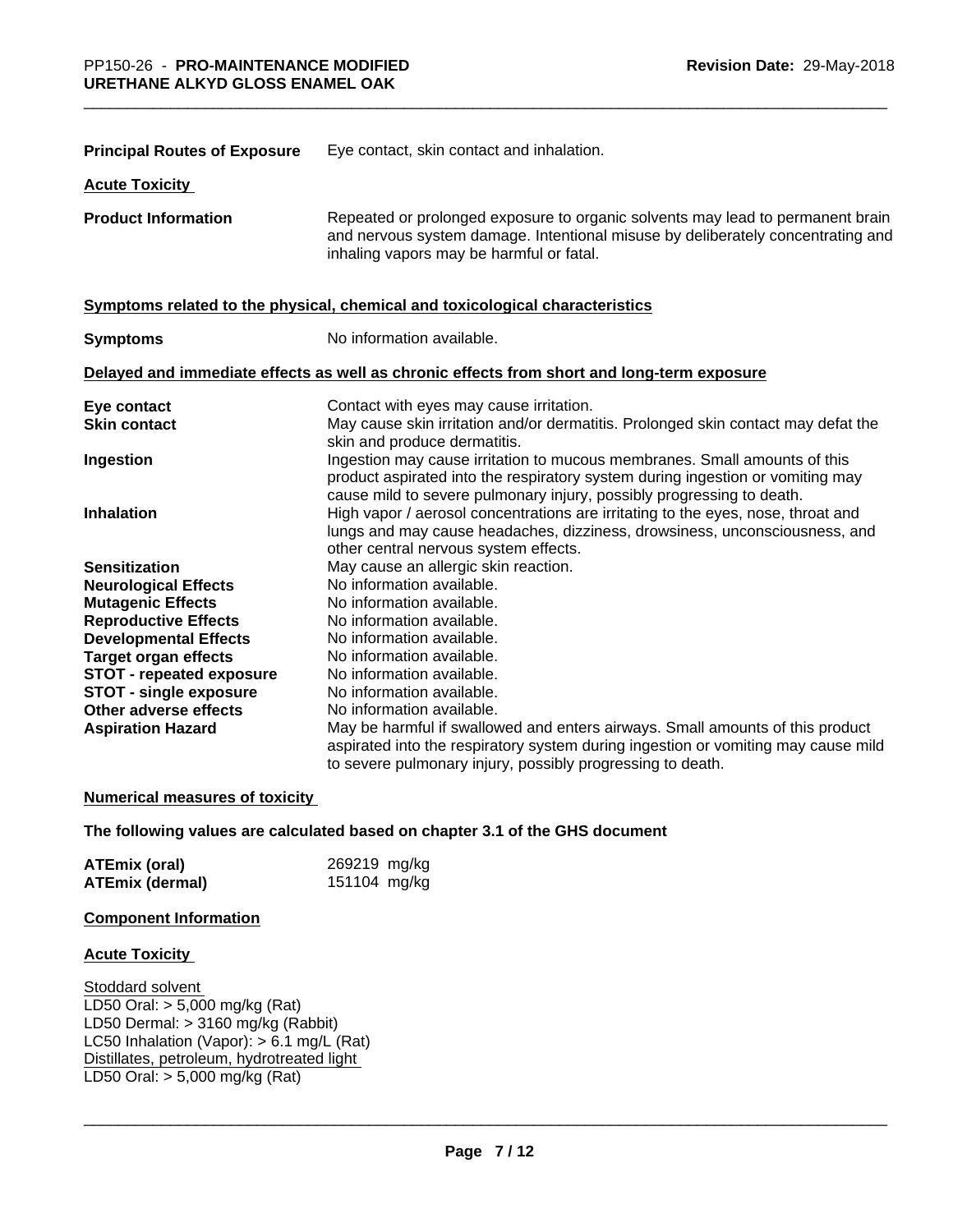LD50 Dermal: > 3,000 mg/kg (Rabbit) Iron oxide LD50 Oral: > 5000 mg/kg (Rat) vendor data Ethyl benzene LD50 Oral: mg/kg (Rat) LD50 Dermal: > mg/kg (Rabbit) LC50 Inhalation (Vapor): mg/m<sup>3</sup> (Rat, 2 hr.) Methyl ethyl ketoxime LD50 Oral: 930 mg/kg (Rat) LD50 Dermal: 200 µL/kg (Rabbit) LC50 Inhalation (Vapor): > 4.8 mg/L (Rat) Titanium dioxide LD50 Oral: > 10000 mg/kg (Rat)

### **Carcinogenicity**

*The information below indicateswhether each agency has listed any ingredient as a carcinogen:.*

| <b>Chemical name</b>         | <b>IARC</b>         | <b>NTP</b> | <b>OSHA</b> |
|------------------------------|---------------------|------------|-------------|
|                              | 2B - Possible Human |            | Listed      |
| Cobalt bis(2-ethylhexanoate) | Carcinogen          |            |             |
|                              | 2B - Possible Human |            | Listed      |
| Ethyl benzene                | Carcinogen          |            |             |
|                              | 2B - Possible Human |            | Listed      |
| Titanium dioxide             | Carcinogen          |            |             |

• Although IARC has classified titanium dioxide as possibly carcinogenic to humans (2B), their summary concludes: "No significant exposure to titanium dioxide is thought to occur during the use of products in which titanium dioxide is bound to other materials, such as paint."

• Cobalt and cobalt compounds are listed as possible human carcinogens by IARC (2B). However, there is inadequate evidence of the carcinogenicity of cobalt and cobalt compounds in humans.

#### **Legend**

IARC - International Agency for Research on Cancer NTP - National Toxicity Program OSHA - Occupational Safety & Health Administration

**12. ECOLOGICAL INFORMATION**

### **Ecotoxicity Effects**

The environmental impact of this product has not been fully investigated.

#### **Product Information**

#### **Acute Toxicity to Fish**

No information available

#### **Acute Toxicity to Aquatic Invertebrates**

No information available

#### **Acute Toxicity to Aquatic Plants**

No information available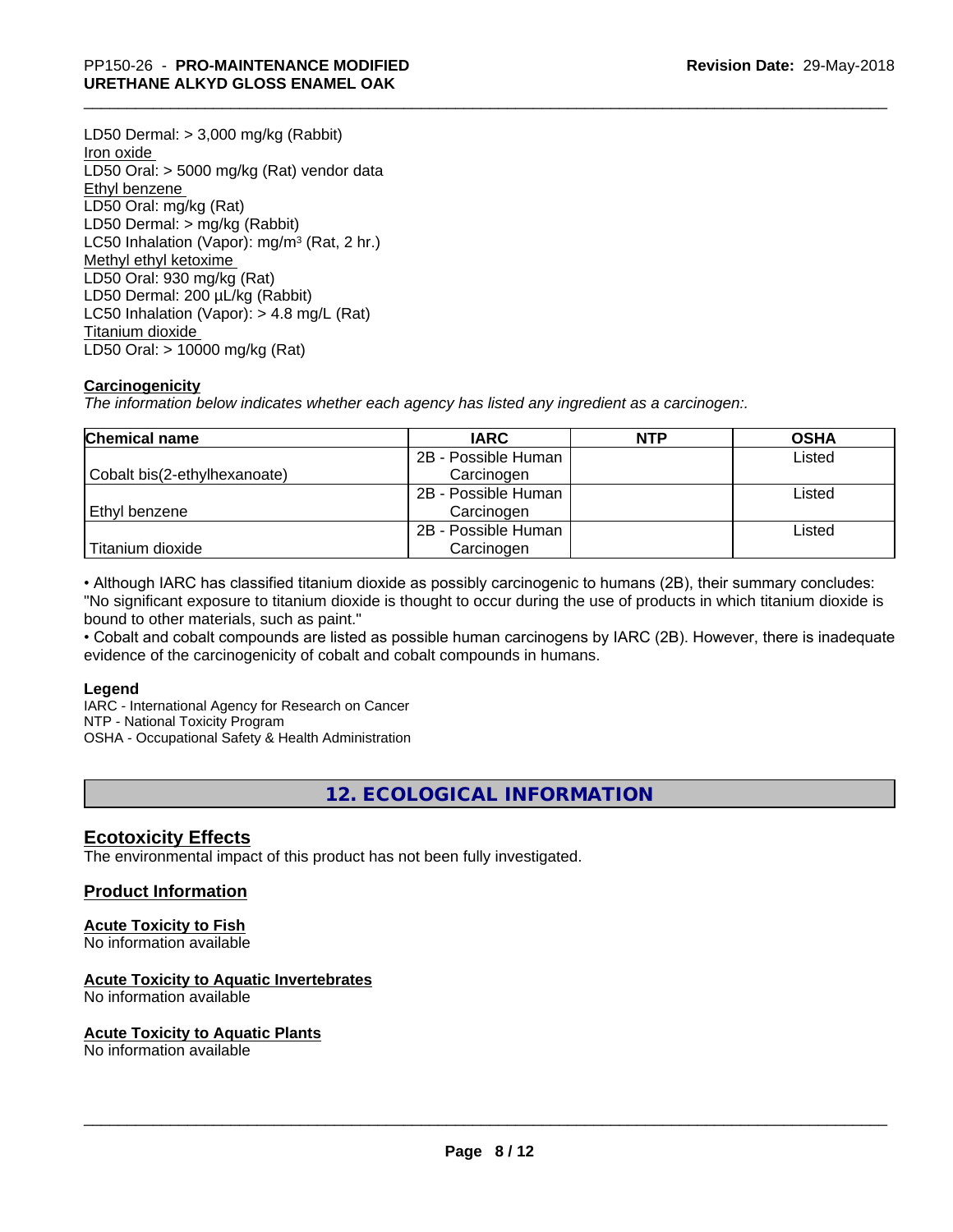#### **Persistence / Degradability**

No information available.

#### **Bioaccumulation**

No information available.

#### **Mobility in Environmental Media**

No information available.

#### **Ozone**

No information available

#### **Component Information**

#### **Acute Toxicity to Fish**

Ethyl benzene LC50: 12.1 mg/L (Fathead Minnow - 96 hr.) Methyl ethyl ketoxime LC50: 48 mg/L (Bluegill sunfish - 96 hr.) Titanium dioxide  $LCS0:$  > 1000 mg/L (Fathead Minnow - 96 hr.)

#### **Acute Toxicity to Aquatic Invertebrates**

Ethyl benzene EC50: 1.8 mg/L (Daphnia magna - 48 hr.) Methyl ethyl ketoxime EC50: 750 mg/L (Daphnia magna - 48 hr.)

#### **Acute Toxicity to Aquatic Plants**

Ethyl benzene EC50: 4.6 mg/L (Green algae (Scenedesmus subspicatus), 72 hrs.)

|                                | 13. DISPOSAL CONSIDERATIONS                                                                                                                                                                                               |
|--------------------------------|---------------------------------------------------------------------------------------------------------------------------------------------------------------------------------------------------------------------------|
| <b>Waste Disposal Method</b>   | Dispose of in accordance with federal, state, and local regulations. Local<br>requirements may vary, consult your sanitation department or state-designated<br>environmental protection agency for more disposal options. |
| <b>Empty Container Warning</b> | Emptied containers may retain product residue. Follow label warnings even after<br>container is emptied. Residual vapors may explode on ignition.                                                                         |
|                                | <b>14. TRANSPORT INFORMATION</b>                                                                                                                                                                                          |
| <b>DOT</b>                     |                                                                                                                                                                                                                           |
| <b>Proper Shipping Name</b>    | <b>PAINT</b>                                                                                                                                                                                                              |
| <b>Hazard class</b>            | 3                                                                                                                                                                                                                         |
| UN-No.                         | UN1263                                                                                                                                                                                                                    |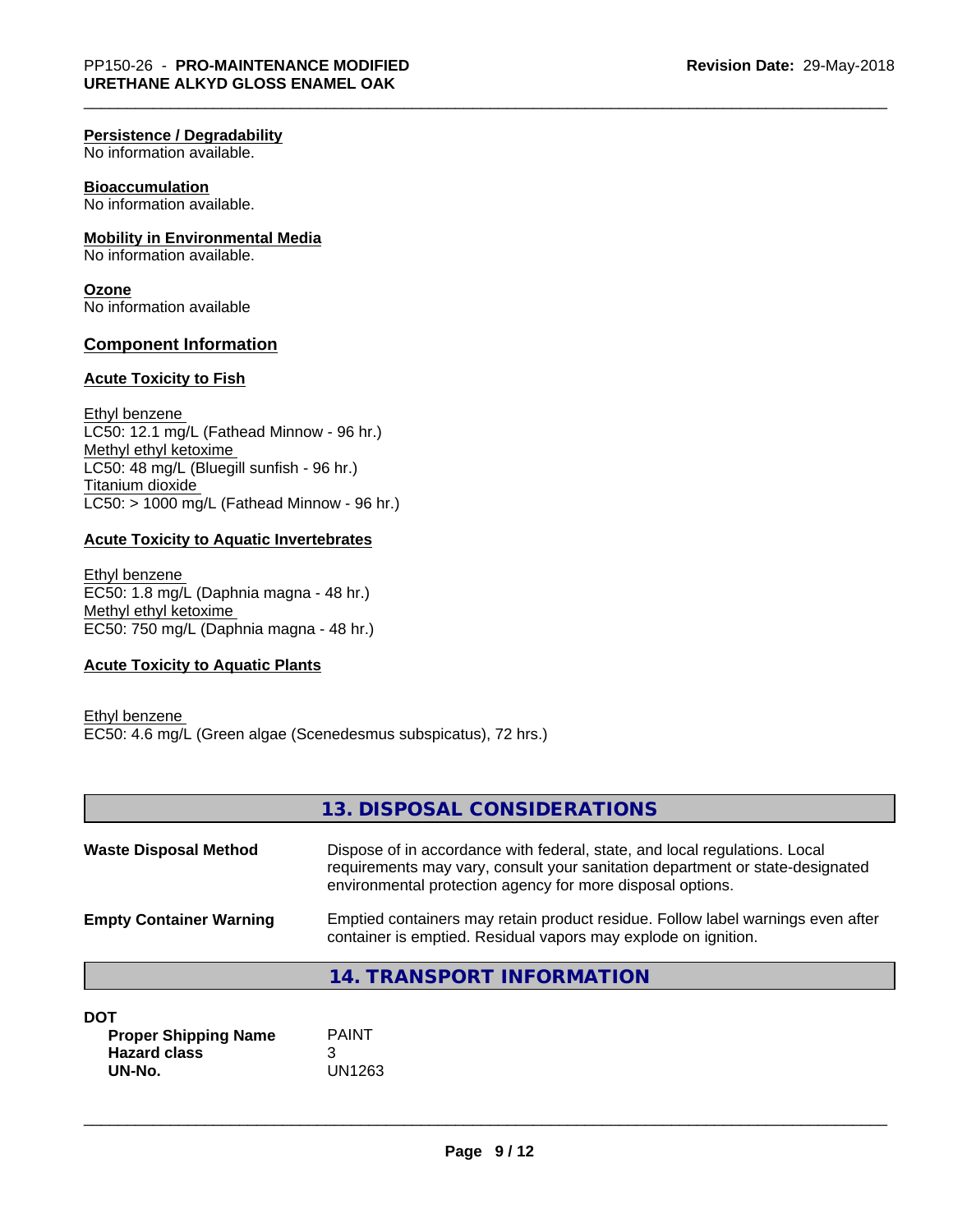| <b>Packing Group</b> |                                                            |
|----------------------|------------------------------------------------------------|
| <b>Description</b>   | UN1263, PAINT, 3, III, Marine Pollutant (Stoddard solvent) |

In the US this material may be reclassified as a Combustible Liquid and is not regulated in containers of less than 119 gallons (450 liters) via surface transportation (refer to 49CFR173.120(b)(2) for further information).

# **ICAO / IATA** Contact the preparer for further information.

**IMDG / IMO** Contact the preparer for further information.

**15. REGULATORY INFORMATION**

### **International Inventories**

| <b>TSCA: United States</b> | Yes - All components are listed or exempt. |
|----------------------------|--------------------------------------------|
| <b>DSL: Canada</b>         | Yes - All components are listed or exempt. |

# **Federal Regulations**

#### **SARA 311/312 hazardous categorization**

| Acute health hazard               | Yes |
|-----------------------------------|-----|
| Chronic Health Hazard             | Yes |
| Fire hazard                       | Yes |
| Sudden release of pressure hazard | Nο  |
| Reactive Hazard                   | N٥  |

#### **SARA 313**

Section 313 of Title III of the Superfund Amendments and Reauthorization Act of 1986 (SARA). This product contains a chemical or chemicals which are subject to the reporting requirements of the Act and Title 40 of the Code of Federal Regulations, Part 372:

| <b>Chemical name</b> | CAS No.  | Weight-% | <b>CERCLA/SARA 313</b>     |
|----------------------|----------|----------|----------------------------|
|                      |          |          | (de minimis concentration) |
| Ethyl benzene        | 100-41-4 | 0.5      |                            |

# **Clean Air Act,Section 112 Hazardous Air Pollutants (HAPs) (see 40 CFR 61)**

This product contains the following HAPs:

| <b>Chemical name</b> | CAS No.        | Weight-% | <b>Hazardous Air Pollutant</b> |
|----------------------|----------------|----------|--------------------------------|
| Ethyl benzene        | $100 - 41 - 4$ | 0.5      | (HAP)<br>∟isted                |

# **US State Regulations**

## **California Proposition 65**

**AVIMARNING:** Cancer and Reproductive Harm– www.P65warnings.ca.gov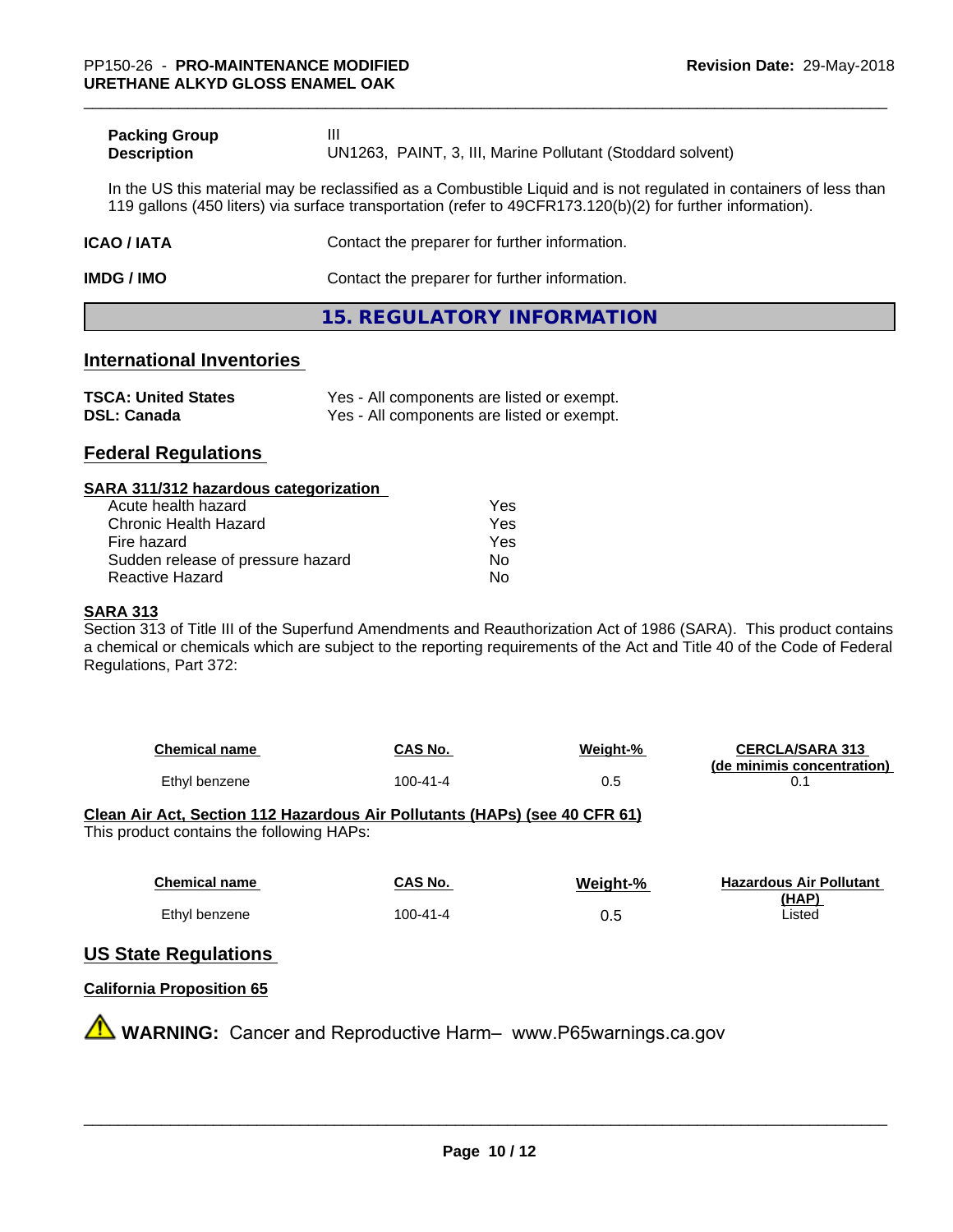#### **State Right-to-Know**

| <b>Chemical name</b> | <b>Massachusetts</b> | <b>New Jersey</b> | Pennsylvania |
|----------------------|----------------------|-------------------|--------------|
| Stoddard solvent     |                      |                   |              |
| ∟imestone            |                      |                   |              |
| Iron oxide           |                      |                   |              |

#### **Legend**

X - Listed

| <b>16. OTHER INFORMATION</b>                                                                                                                          |                                                    |                                                                            |                      |                                                                                                                                                                                                                                                                                                                                                                                                                                                                                                        |
|-------------------------------------------------------------------------------------------------------------------------------------------------------|----------------------------------------------------|----------------------------------------------------------------------------|----------------------|--------------------------------------------------------------------------------------------------------------------------------------------------------------------------------------------------------------------------------------------------------------------------------------------------------------------------------------------------------------------------------------------------------------------------------------------------------------------------------------------------------|
| HMIS -                                                                                                                                                | Health: $1*$                                       | <b>Flammability: 2</b>                                                     | <b>Reactivity: 0</b> | $PPE: -$                                                                                                                                                                                                                                                                                                                                                                                                                                                                                               |
| <b>HMIS Legend</b><br>0 - Minimal Hazard<br>1 - Slight Hazard<br>2 - Moderate Hazard<br>3 - Serious Hazard<br>4 - Severe Hazard<br>* - Chronic Hazard | present under the actual normal conditions of use. | X - Consult your supervisor or S.O.P. for "Special" handling instructions. |                      | Note: The PPE rating has intentionally been left blank. Choose appropriate PPE that will protect employees from the hazards the material will                                                                                                                                                                                                                                                                                                                                                          |
|                                                                                                                                                       |                                                    |                                                                            |                      | Caution: HMIS® ratings are based on a 0-4 rating scale, with 0 representing minimal hazards or risks, and 4 representing significant hazards or<br>$\overline{M}$ , $\overline{M}$ , $\overline{M}$ , $\overline{M}$ , $\overline{M}$ , $\overline{M}$ , $\overline{M}$ , $\overline{M}$ , $\overline{M}$ , $\overline{M}$ , $\overline{M}$ , $\overline{M}$ , $\overline{M}$ , $\overline{M}$ , $\overline{M}$ , $\overline{M}$ , $\overline{M}$ , $\overline{M}$ , $\overline{M}$ , $\overline{M}$ , |

*risks. Although HMISÒ ratings are not required on MSDSs under 29 CFR 1910.1200, the preparer, has chosen to provide them. HMISÒ ratings are to be used only in conjunction with a fully implemented HMISÒ program by workers who have received appropriate HMISÒ training. HMISÒ is a registered trade and service mark of the NPCA. HMISÒ materials may be purchased exclusively from J. J. Keller (800) 327-6868.*

 **WARNING!** If you scrape, sand, or remove old paint, you may release lead dust. LEAD IS TOXIC. EXPOSURE TO LEAD DUST CAN CAUSE SERIOUS ILLNESS, SUCH AS BRAIN DAMAGE, ESPECIALLY IN CHILDREN. PREGNANT WOMEN SHOULD ALSO AVOID EXPOSURE.Wear a NIOSH approved respirator to control lead exposure. Clean up carefully with a HEPA vacuum and a wet mop. Before you start, find out how to protect yourself and your family by contacting the National Lead Information Hotline at 1-800-424-LEAD or log on to www.epa.gov/lead.

| <b>Prepared By</b>      | <b>Product Stewardship Department</b><br>Benjamin Moore & Co.<br>101 Paragon Drive<br>Montvale, NJ 07645<br>800-225-5554 |
|-------------------------|--------------------------------------------------------------------------------------------------------------------------|
| <b>Revision Date:</b>   | 29-May-2018                                                                                                              |
| <b>Revision Summary</b> | Not available                                                                                                            |

#### Disclaimer

The information contained herein is presented in good faith and believed to be accurate as of the effective date shown above. This information is furnished without warranty of any kind. Employers should use this information only as a **supplement to other information gathered by them and must make independent determination of suitability and** completeness of information from all sources to assure proper use of these materials and the safety and health of employees. Any use of this data and information must be determined by the user to be in accordance with applicable